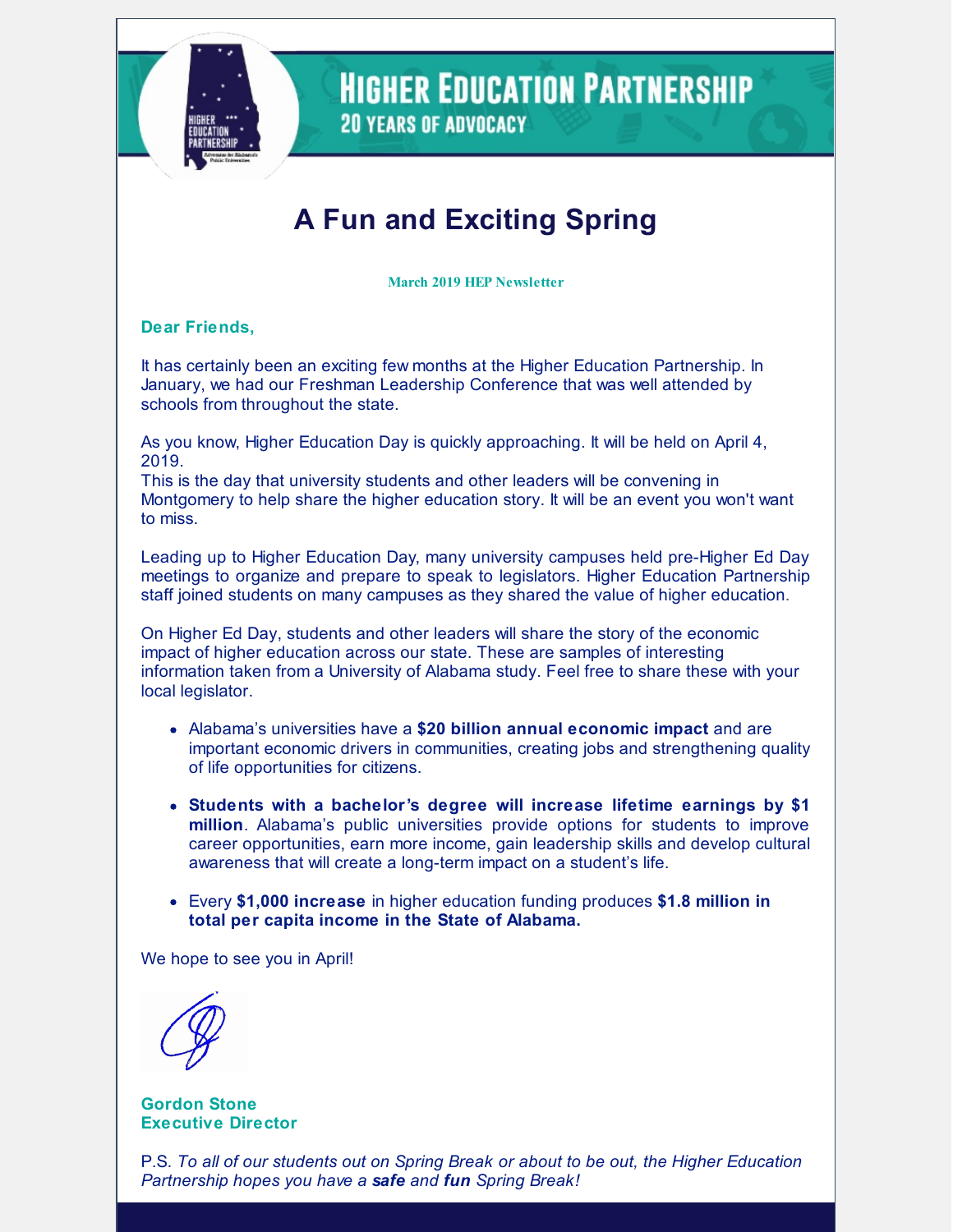#### **HEP Events Around the State**



Above: Gordon Stone visits the Jasper Rotary Club

Top right:Gordon Stone speaks with students from the University of South Alabama at an advocacy workshop

Bottom right: Gordon Stone visits with the University of Alabama First Year Council





#### **Issue in Focus** *Let Your Voice Be Heard!*

#### **By Gordon Stone**

The 2019 legislative season is underway. With the daily discussion of the infrastructure bill dominating the early headlines around Montgomery, the discussion of funding and the Education Trust Fund budget have not begun. However, the dialogue will soon begin. The Higher Education Partnership and the public universities are pleased with the reports that have been delivered by all of the respective revenue forecasters. In 2019, the education revenue has grown and this should lead to better appropriations for all of the parts of public education: PreK-12, two-year and four-year.

A positive recognition of the needs at the four-year level is expected. The public universities have been actively working to make the case and to deliver a strong message of the importance of the work on their campuses. Through the Higher Education Partnership, there is an on-going effort to share the stories of the people of the universities. The Partnership is pleased to be hosting Voices of Higher Education. The effort is designed to encourage more awareness of the positive work that is being accomplished in the university setting.

The Partnership is actively encouraging each member of our constituency to discover their local legislator's name and address. As university officials get to know their elected officials, they will be prepared to communicate directly about critical issues. The Partnership will serve to communicate and educate members about the issues.